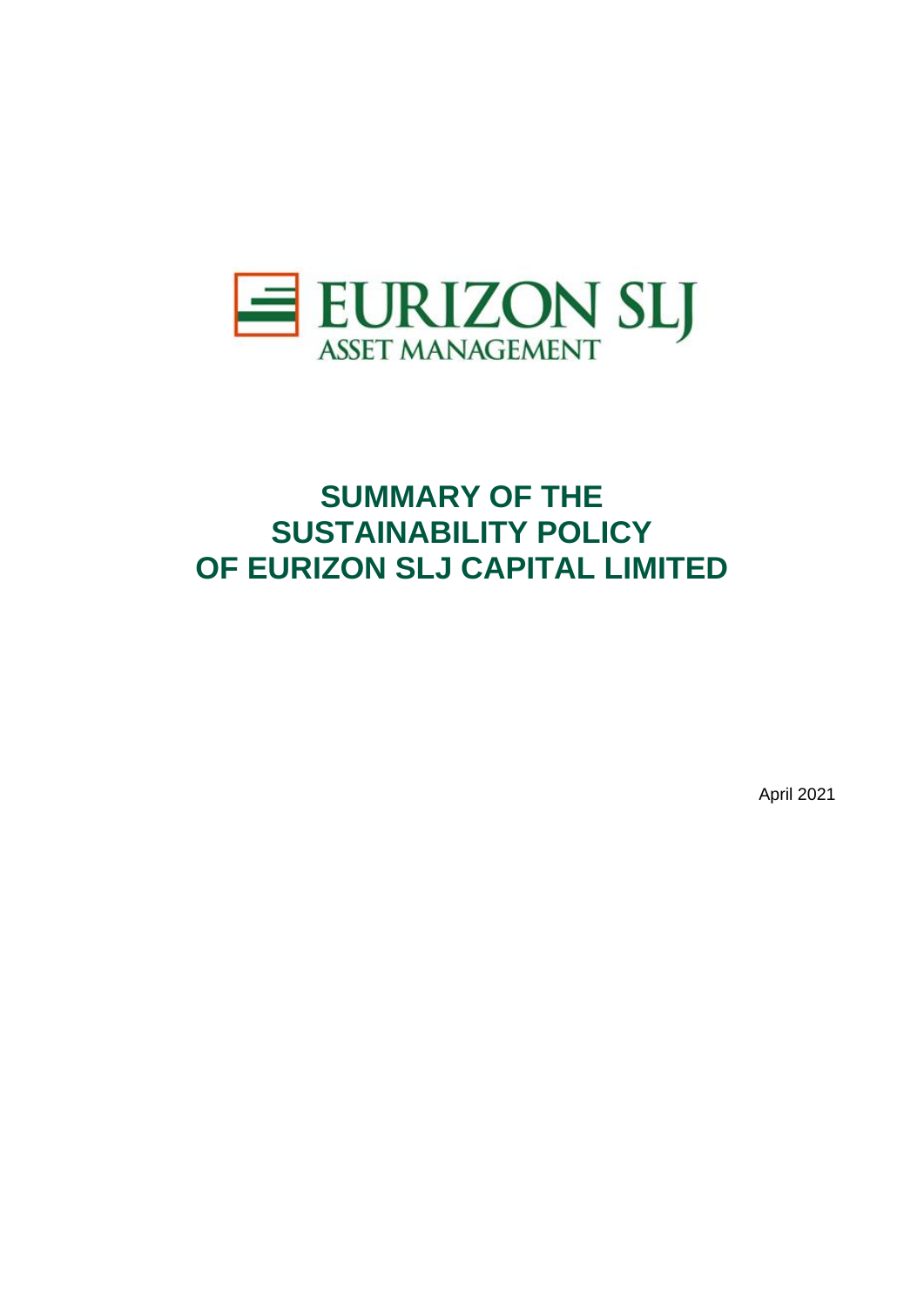

# **INDEX**

| 1.             |                                                                                                  | 3   |
|----------------|--------------------------------------------------------------------------------------------------|-----|
| 2.             | EURIZON'S ENGAGEMENT TO THE FINANCIAL SERVICES SUSTAINABILITY [114] CONDITIONALLY 23             |     |
| 2.1.           |                                                                                                  | 4   |
| 3.             | ROLES AND RESPONSIBILITIES IN THE SELECTION AND MONITORING PROCESS OF THE ESG AND SRI CRITERIA 4 |     |
| 4.             |                                                                                                  |     |
| 5.             | SUSTAINABILITY RISK INTEGRATION PROCESS INTO THE INVESTMENT PROCESS OF ASSETS UNDER              | 6   |
| 6.             | SCREENING PROCESS OF THE TARGET UCITS ISSUED BY THIRD-PARTY FUND HOUSES IN RELATION WITH SRI     | - 7 |
| 7 <sub>1</sub> |                                                                                                  |     |
| 8.             | DELEGATION OF THE INVESTMENT MANAGEMENT ACTIVITY TO THIRD PARTY INVESTMENT MANAGERS 68           |     |
| 9.             | POLICY REVIEW AND ADVERTISING 8                                                                  |     |
| 10.            |                                                                                                  |     |
| 11.            | ANNEX 1: PRODUCT MAPPING SHOWING THE ESG/SRI STRATEGIES 9                                        |     |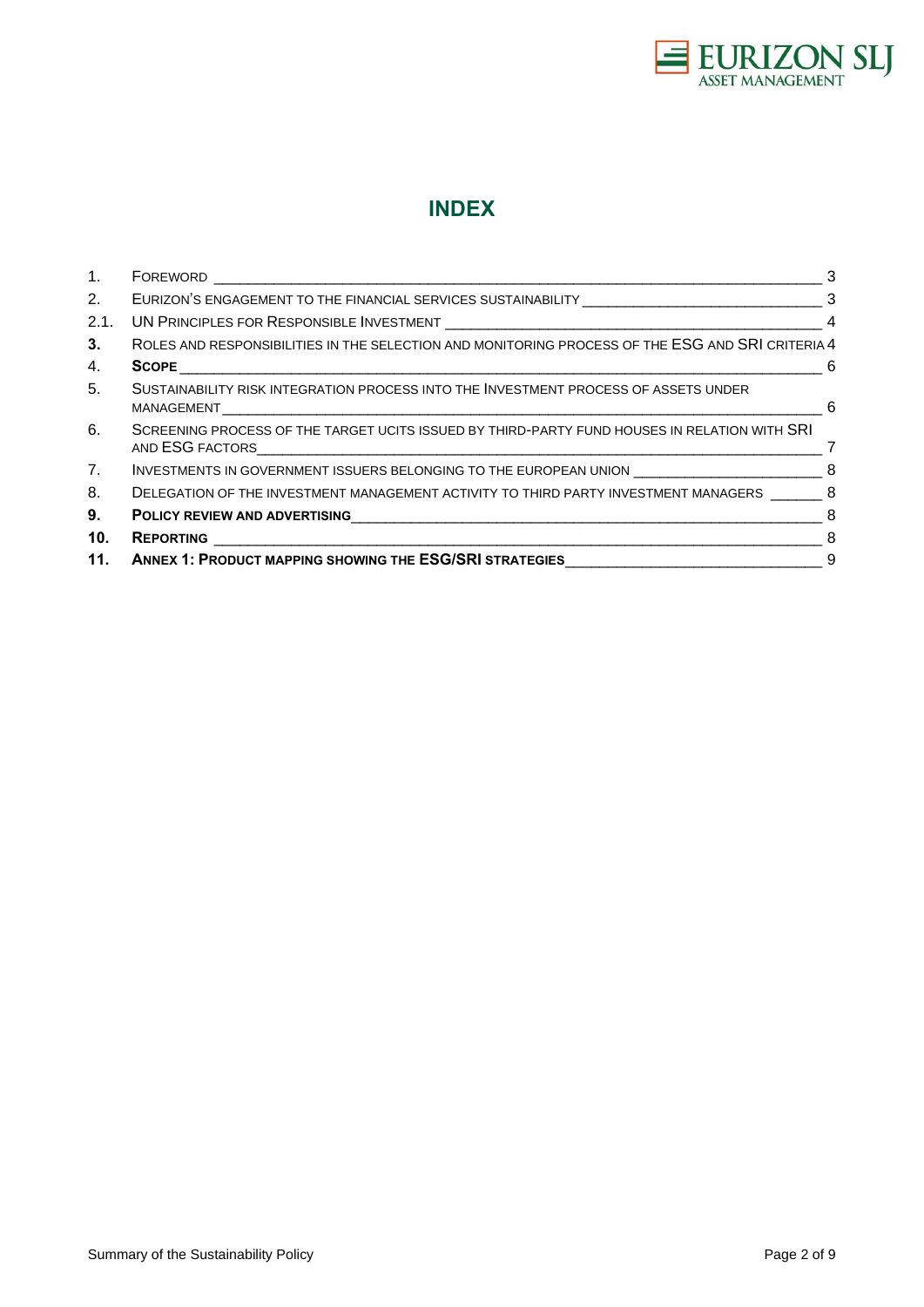

# <span id="page-2-0"></span>**1. FOREWORD**

As a financial market participant, Eurizon SLJ Capital Limited (henceforth "ESLJ" or the "Company") has a fiduciary duty to its clients, investors and, more generally, to other stakeholders that requires it to effectively deal with the issues relating to sustainability, with particular reference to the returns on its financial products and to the issuers in which it invests on behalf of the assets under management. The Company believes that the issuers implementing high standards at a social, environmental and corporate governance level are more likely to achieve sustainable profits over time and therefore increase their value both economically and financially over the long term.

This Sustainability Policy (the "Policy") describes the financial instrument selection and monitoring methodologies adopted by the Company in order to include the sustainability risk analysis1 as part of its decision-making process on investments relating to collective asset management services and portfolio management and to the recommendations made within the investment advisory service (the "Investment Process").

These methodologies provide for the application of specific selection processes of the financial instruments, suitably tiered according to the characteristics and objectives of individual managed products, taking environmental, social and governance factors (so called "Environmental, Social and Governance factors" or "ESG") and principles of Sustainable and Responsible Investment (so called "Sustainable and Responsible Investments" – "SRI") into account.

The issuer selection and monitoring criteria based on ESG and SRI profiles integrate the traditional financial analysis of risk/return profiles of issuers that the Company takes into account when forming its Investment choices, in order to i) prevent ESG conditions that cause a significant, actual or potential, adverse impact on the value of the investments of the assets under management and ii) seize the ability of the issuers to take advantage of opportunities for sustainable growth.

This Policy represents the integration of the sustainability risks in the Investment Process of ESLJ pursuant to Regulation (EU) 2019/2088 of the European Parliament and of the Council on information on sustainability in the financial services sector (so called "Sustainable Finance Disclosure Regulation" or "SFDR") and the related implementing regulations. The SFDR has direct application for the Luxembourgbased UCITS funds (promoted by other entities belonging to the Asset Management Division and other divisions of the ISP Group) that the Company is the delegated investment manager to- which are in scope of the SFDR and therefore the policy is designed to allow the Company to comply with the relevant SFDR requirements as well as the guidelines of the Eurizon Asset Management Division in this regard.

Due to the fact that the SFDR came into force after the end of the Brexit transitional period, the UK government did not automatically onshore SFDR into UK domestic law. Therefore, the SFDR does not have direct application in relation to the UK UCITS funds and UK segregated mandates managed by the Company. However, the Company has the ability to adopt the provisions of this policy also for the UK UCITS funds and UK segregated mandates as it sees fit.

If as expected, the UK Government implements an SFDR equivalent regime within the UK, the Company will implement this regime for the UK funds under management. However, in the event that a UK regime is implemented, the EU funds under the delegated management of the Company would remain under the SFDR.

# <span id="page-2-1"></span>**2. EURIZON'S ENGAGEMENT TO THE FINANCIAL SERVICES SUSTAINABILITY**

The Vision and the Mission of Eurizon Capital SGR S.p.A. (henceforth the "Parent Company") emphasise the importance for the companies (including ESLJ) belonging to the Eurizon Asset Management Division of Intesa Sanpaolo Group (henceforth the "Ultimate Parent Company") to co-operate with the companies in which it invests to promote rules and behaviours that prefer the sustainability aspects of the investments and encourage high governance standards of the investee issuers.

<sup>1</sup> i.e. the occurrence of an event or an ESG condition that may cause a significant actual or potential negative impact on the investment value.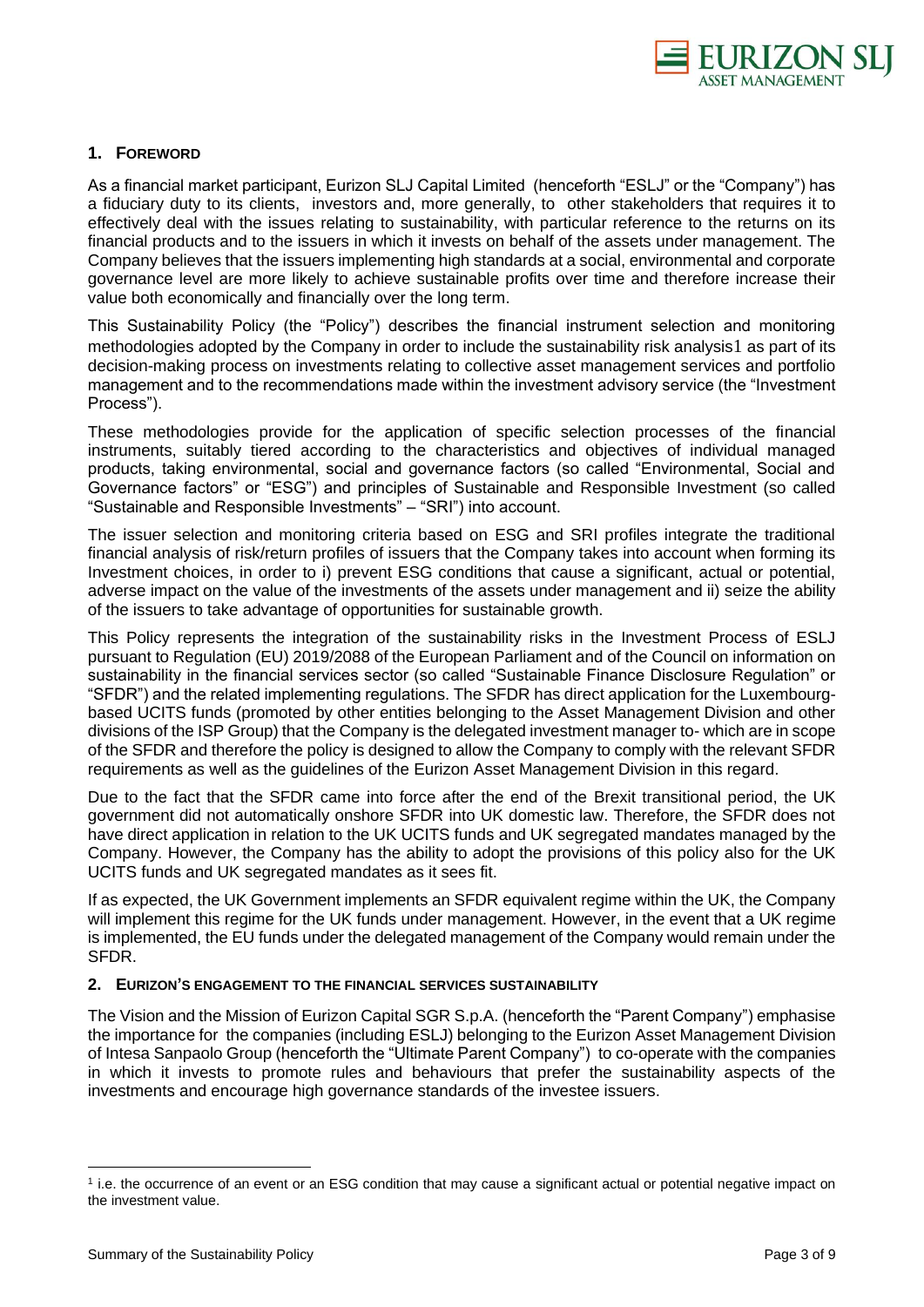

The following diagram shows the key stages of the engagement evolution of the Asset Management Division regarding ESG and SRI issues, since 1996, i.e. the year that the first Ethical funds were marketed by the Parent Company on the Italian market:



# <span id="page-3-0"></span>**2.1. UN PRINCIPLES FOR RESPONSIBLE INVESTMENT**

It is the intention of the Company to become a signatory to the United Nations Principles for Responsible Investment -i.e. the guiding principles on socially responsible investments promoted by the United Nations at the initiative of:

- − *"UNEP FI":* the partnership between the "*United Nations Environment Programme*" (UNEP) and the financial sector aiming at analysing the impact of environmental and social considerations on the sustainability of the financial performances;
- − *"UN Global Compact":* the initiative aimed at promoting a sustainable global economy, respectful of human and labour rights, the protection of the environment and the fight against corruption.

The Parent Company has been a signatory of the Principles for Responsible Investment since 2015 and is committed to:

- 1. incorporate environmental, social and governance factors into its investment analysis and decisionmaking process;
- 2. integrate environmental, social and governance factors in the active ownership policy;
- 3. ask the companies in which it invests for a suitable dissemination of information about them regarding the environmental, social and governance factors;
- 4. promote the acceptance and implementation of the Principles in the investment community;
- 5. work with the financial community to improve the effectiveness in implementing the Principles;
- 6. disclose to the public the reports on activities and progress of the companies in applying the Principles.

As a signatory of the Principles for Responsible Investment on behalf of the Asset Management Division, the Parent Company is annually required to provide transparent information on its responsible investment activities by preparing the so-called "*RI Transparency Report*", available on the website [www.unpri.org.](http://www.unpri.org/)

It is also the intention of the Company to become a signatory to the UK Stewardship Code in the short to medium term.

# <span id="page-3-1"></span>**3. ROLES AND RESPONSIBILITIES IN THE SELECTION AND MONITORING PROCESS OF THE ESG AND SRI CRITERIA**

In order to promote a successful implementation of its Sustainability Policy, ESLJ, with the support of the Parent Company's competent structures, set up a special framework which includes the involvement of the following corporate bodies and structures:

#### *At Company level:*

#### **BOARD OF DIRECTORS**

Based on the proposals made by the Co-Chief Investment Officers, it defines the selection and monitoring methodologies of the financial instruments, in order to complement the sustainability risk analysis within the Investment Process of the managed products.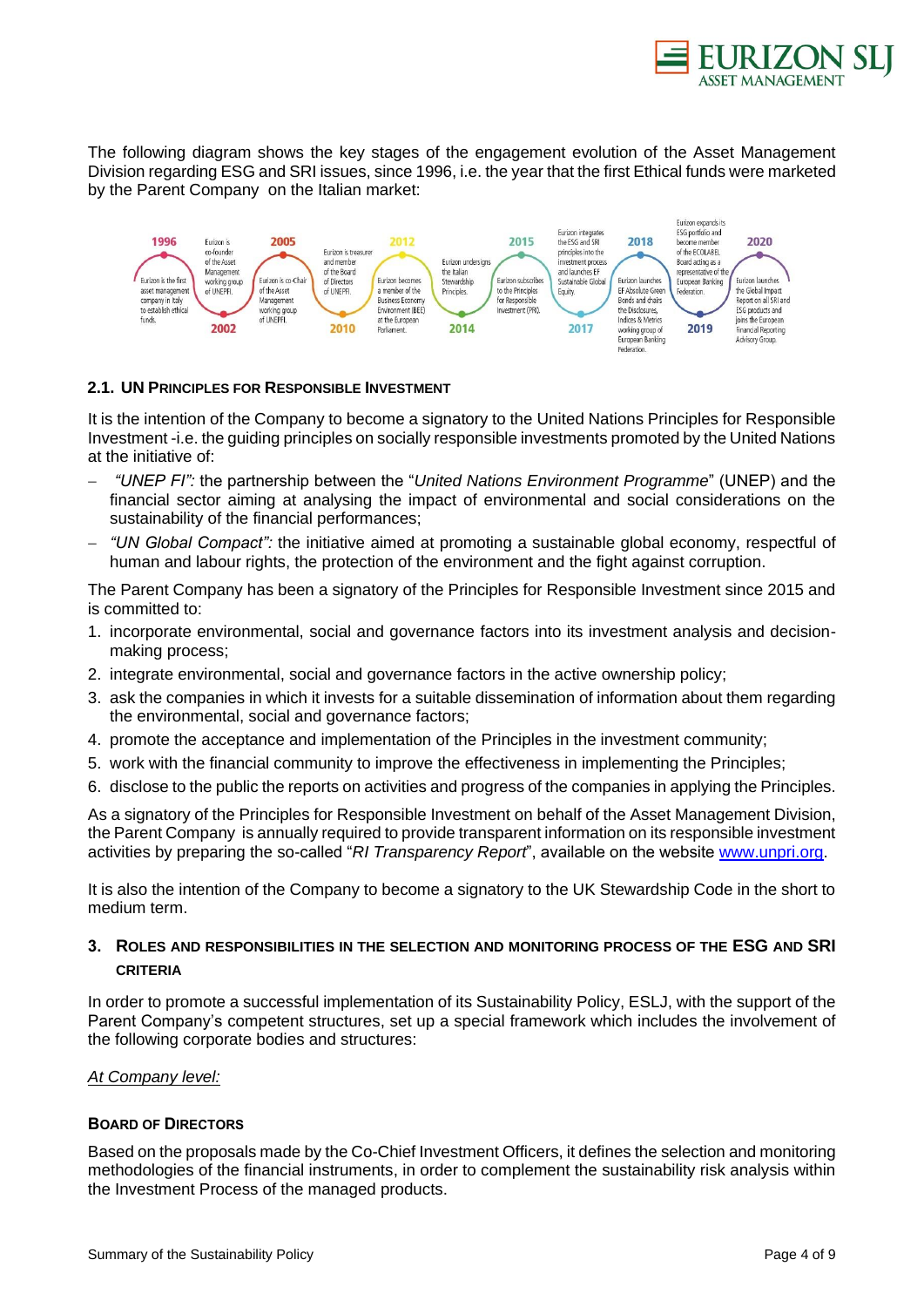

It regularly checks the correct implementation of the Company's Sustainability Policy.

### **CO-CHIEF INVESTMENT OFFICERS**

The Co-Chief Investment Officers, with the support of the ESG & Strategic Activism unit of the Parent Company coordinates activities related to participation in Shareholders' Meetings in relation to the exercise of voting rights for investments held by the products established by the Company, monitors and coordinates engagement with significant issuers in relation to significant issues in terms of strategy, financial and non-financial results, risks, capital structure, as well as in terms of social, environmental and corporate governance impact.

#### **COMPLIANCE & RISK OFFICER FUNCTION**

The Compliance & Risk Officer function monitors the compliance with the Sustainability Policy of the Company, overseeing the appropriate implementation of the controls governed in the external and internal regulations. This function also monitors the sustainability risk of the products under management and oversees the compliance with the decision-making process and the Operational Limits aimed to reduce the risks, including reputational ones, of the managed portfolios related to ESG and SRI issues.

#### **HEAD OF DISTRIBUTION**

The Head of Distribution supports the Company regarding the implementation of the Policy from a UK perspective. In particular:

- − Provides guidance regarding client centric best practice surrounding the implementation of the UK Stewardship Code, UNPRI and other UK centric affiliations and certifications;
- − Oversees of the communication of the Policy and related reporting for the UK business, ensuring all communications are clear, fair and not misleading;
- − Ensures that the Policy and UK fund/mandate specific criteria are effectively communicated throughout the distribution infrastructure of the Company and UK market; and
- − Acts as an ambassador within the UK market for the Company on ESG and SRI matters, representing the Company on UK industry forums.

#### *At the Parent Company level:*

#### **SUSTAINABLE AND RESPONSIBLE INVESTMENTS COMMITTEE**

The Sustainable and Responsible Investments Committee (hereinafter also "SRI Committee") is an advisory body that supports the Managing Director of the Parent Company (i) in the definition of proposals to be submitted to the Board of Directors of the Parent Company regarding sustainability related Policies, (ii) in the monitoring of exposures of the assets to the ESG and SRI indicators and (iii) in the control of the escalation process relating to "critical issuers" securities.

#### **ESG & STRATEGIC ACTIVISM UNIT**

The ESG & Strategic Activism unit ensures the dissemination and implementation of the sustainability principles of the investments, promoting integration of ESG factors in the Investment Process across the Asset Management Division, including the Company.

This unit is responsible for developing and implementing the ESG and SRI related corporate Policies and for the proper conduct of the corresponding operating procedures. The unit monitors market practices and proposes interventions to the Senior Management that promote innovation on methodologies and business processes.

# **LONG TERM SUSTAINABLE STRATEGIES UNIT**

The Long-Term Sustainable Strategies unit of the Parent Company monitors corporate issuers, also using info-providers specialised in ESG and SRI matters in order to identify the lists related to (i) issuers deemed as non "socially responsible", (ii) issuers with a high exposure to ESG risks ("critical issuers"). This structure is also the divisional competence centre for the control and innovation of the management strategies related to ESG and SRI.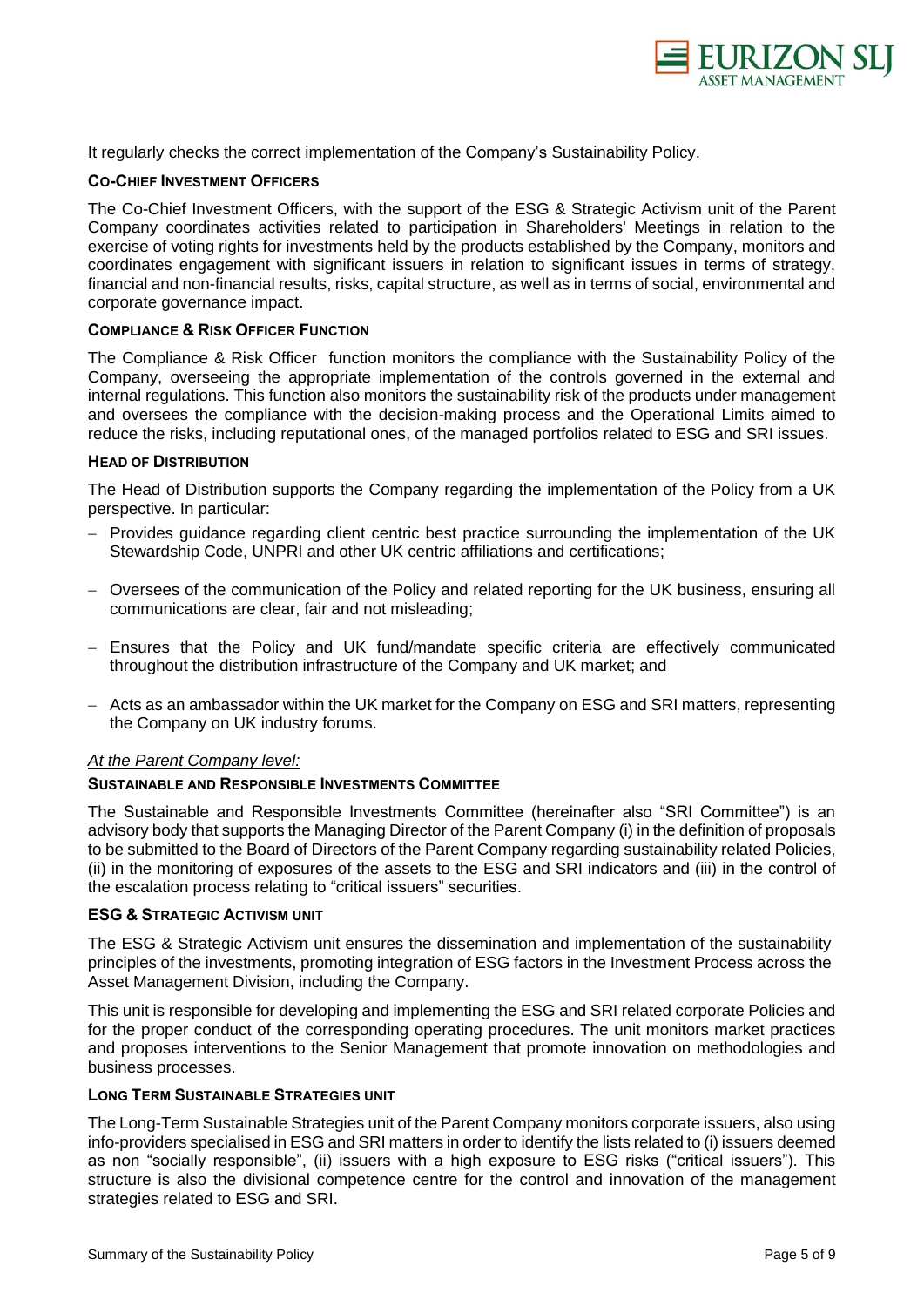

# <span id="page-5-0"></span>**4. SCOPE**

This Policy concerns all EU mutual funds and segregated mandates managed by the Company - that in the pre-contractual information:

- − explain the methods of sustainability risk integration in the investment decisions, in accordance with the transparency requirements laid down in Article 6 of Regulation (EU) 2019/2088;
- − promote environmental or social characteristics, among others, or a combination of these characteristics, provided that the companies in which the investments are made respect good governance practice*s,* pursuant to Article 8 of Regulation (EU) 2019/2088;
- − have sustainable investment objectives, pursuant to Article 9 of Regulation (EU) 2019/2088.

The Company reserves the option to apply the SFDR standards for all UK managed products- despite these funds being out of scope of the SFDR.

If as expected, the UK Government implements an SFDR equivalent regime within the UK, the Company reserves the right to implement this regime for the UK funds under management. However, in the event that a UK regime is implemented, the EU funds under the delegated management of the Company would remain under the SFDR.

The Company's reserves the right to exclude from the scope of this Policy, EU and UK segregated mandates considering the lower degree of discretion in the selection of financial instruments in their respective investment policies.

# <span id="page-5-1"></span>**5. SUSTAINABILITY RISK INTEGRATION PROCESS INTO THE INVESTMENT PROCESS OF ASSETS UNDER MANAGEMENT**

In line with the PRI Principle No 1 and the obligations imposed by Regulation (EU) 2019/2088 on sustainability information in the financial services sector, the Company set out specific selection and monitoring methodologies of the financial instruments aimed at integrating the sustainability risks inside the Investment process of the assets under management.

The following paragraphs report a description of the controls adopted by ESLJ , in line with the following ESG/SRI strategies:

- SRI exclusion/limitation: issuers excluded from the Investment Universe of the assets under management (known as "*SRI Binding screening*"); for Limited Tracking Error Funds (except LTE ESG products) or indexed products, the maximum direct investment allowed is equal to the weight of the issuer in the reference parameter; issuers operating in sectors deemed not to be "socially responsible" are those companies characterized by a clear direct involvement in the manufacture of unconventional weapons (*Land-mines, Cluster bombs, Nuclear weapons, Depleted uranium, Biological weapons, Chemical weapons, Invisible cluster munitions, Blinding Lasers, Incendiary weapons, White phosphorus)* or in the thermal coal sector. All EU and UK funds under management are subject to exante SRI Binding Screening.
- − ESG exclusion/limitation: issuers excluded from the Investment Universe of the assets under management (known as "*ESG Binding screening*" or "CCC" list); for Limited Tracking Error Funds (except LTE ESG products) or indexed products, the maximum direct investment allowed is equal to the weight of the issuer in the reference parameter; "critical" issuers are those companies with the highest exposure to environmental, social and corporate governance risks, i.e. with a lower ESG sustainability rating level (equal to "CCC" assigned by the specialised info-provider "MSCI ESG Research") in the equity and bond investment universe. All EU funds under management are subject to ESG Binding Screening. This validation can also be applied to the UK funds under management at the Company's discretion;
- − Integration of ESG factors: integration of ESG factors in the analysis, selection and composition of the managed portfolios and aims to build a portfolio with a higher average ESG score than that of its investment universe (known as "*ESG integration*") and that respects good governance practices. Currently only those EU funds under management that are article 8 will be subject to ESG integration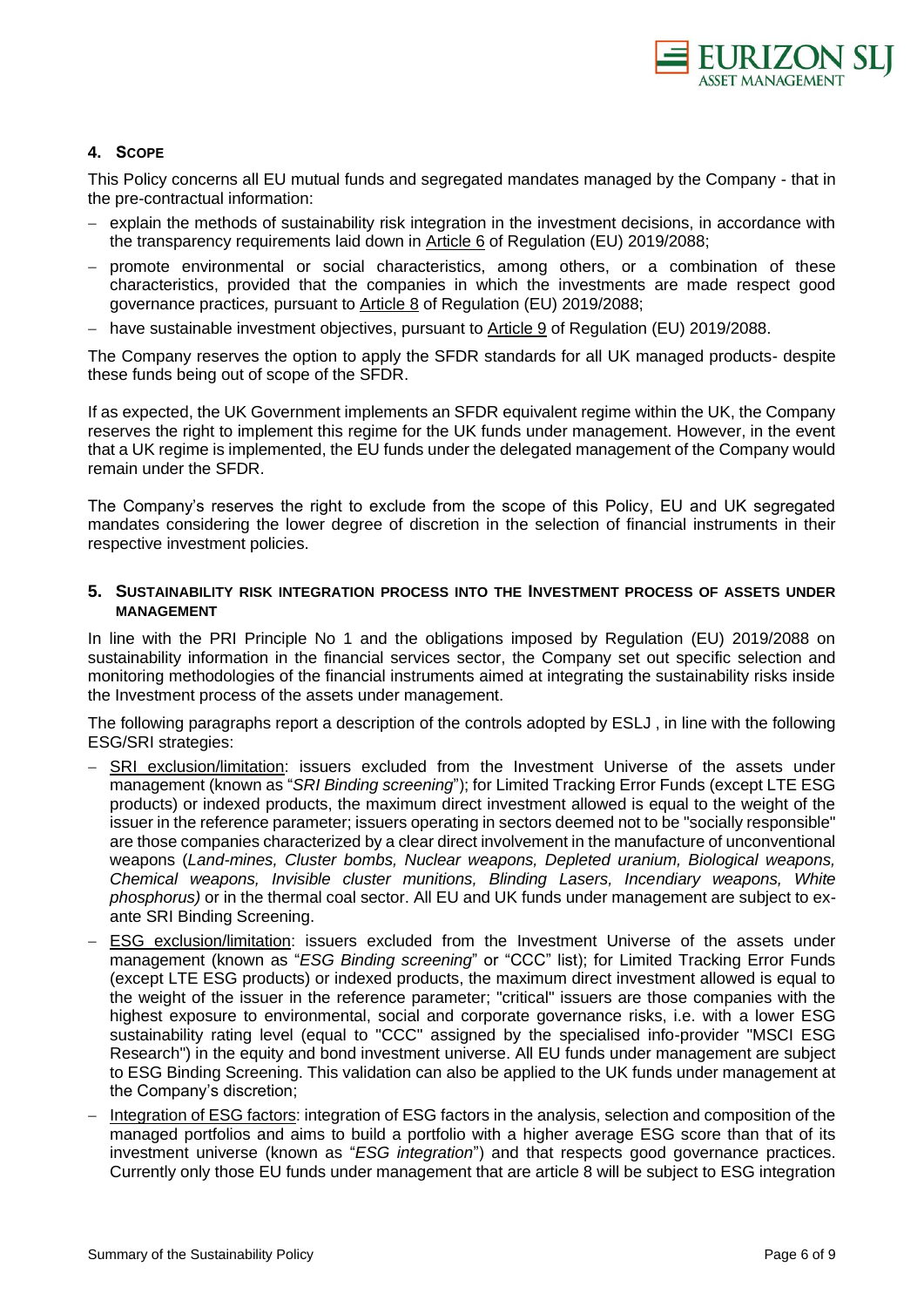

checks. This validation can also be applied to the UK funds under management at the Company's discretion; and

− Active ownership: when applicable and under the coordination of the relevant functions of the Parent Company, promotion of a proactive interaction with the issuing companies, both by exercising the rights to attend and vote and by being proactive with the investee companies by encouraging an effective communication with the management of the companies (known as *engagement*)*.*

In this context, the Company set out specific decision-making processes and "Operational Limits" aimed at containing the risks, including reputational ones, of the managed portfolios connected to ESG and SRI issues, whose compliance is monitored by the Risk Management function.

The association between ESG/SRI strategies and the financial products' categorization in the SFDR is reported in the following table:

| <b>INTEGRATION STRATEGY</b>                                | <b>ART. 6</b> | <b>ART. 8</b> | <b>ART. 9</b> |
|------------------------------------------------------------|---------------|---------------|---------------|
| SRI exclusion/limitation<br>(SRI Binding screening)        |               |               |               |
| <b>ESG</b> exclusion/limitation<br>(ESG Binding screening) |               |               |               |
| Integration of ESG factors<br>(ESG integration)            |               |               |               |
| Active ownership - Engagement                              |               |               |               |

Annex 1 illustrates the product mapping showing the ESG/SRI strategies applicable to the Company, as resulting from the respective investment management agreement or fund offering document as applicable.

For each of the Strategies, the Company has defined specific decision-making processes and operational limits aimed at limiting the risks, including reputational risks, of managed portfolios. Compliance with the operational limits is monitored by the Risk Management Function of the Parent Company with the support of the Compliance & AML Function.

#### <span id="page-6-0"></span>**6. SCREENING PROCESS OF THE TARGET UCITS ISSUED BY THIRD-PARTY FUND HOUSES IN RELATION WITH SRI AND ESG FACTORS**

The Company invests in target UCIs of third-party fund houses provided they are included in the UCI buylist transmitted by the competent functions of the Parent Company.

In particular, as part of the process of selecting and monitoring the target UCIs of third-party fund houses, the Multimanager Investments & Unit Linked unit of the Investment Department of the Parent Company integrates the financial analysis of the UCIs by analysing the level of integration of SRI and/or ESG factors and related sustainability risks in the light of:

- − the investment decision-making processes of fund houses, in accordance with Article 6 of Regulation (EU) 2019/2088;
- − the investment policy of each UCI, monitoring:
	- $\circ$  the promotion, among other characteristics, of environmental or social characteristics, or a combination of these as well as compliance with good governance practices, pursuant to Article 8 of Regulation (EU) 2019/2088;
	- $\circ$  the adoption of sustainable investment objectives, pursuant to Article 9 of Regulation (EU) 2019/2088;
	- $\circ$  as well as the presence of additional ESG-type distinctive elements in the management of each product.

This information - acquired directly from fund houses and / or through specialized info-providers (e.g. Bloomberg, Morningstar) - is assessed as one of the elements considered for possible approval in the UCI buy-list, and as a possible choice criteria, among others, by the portfolio managers of the Company.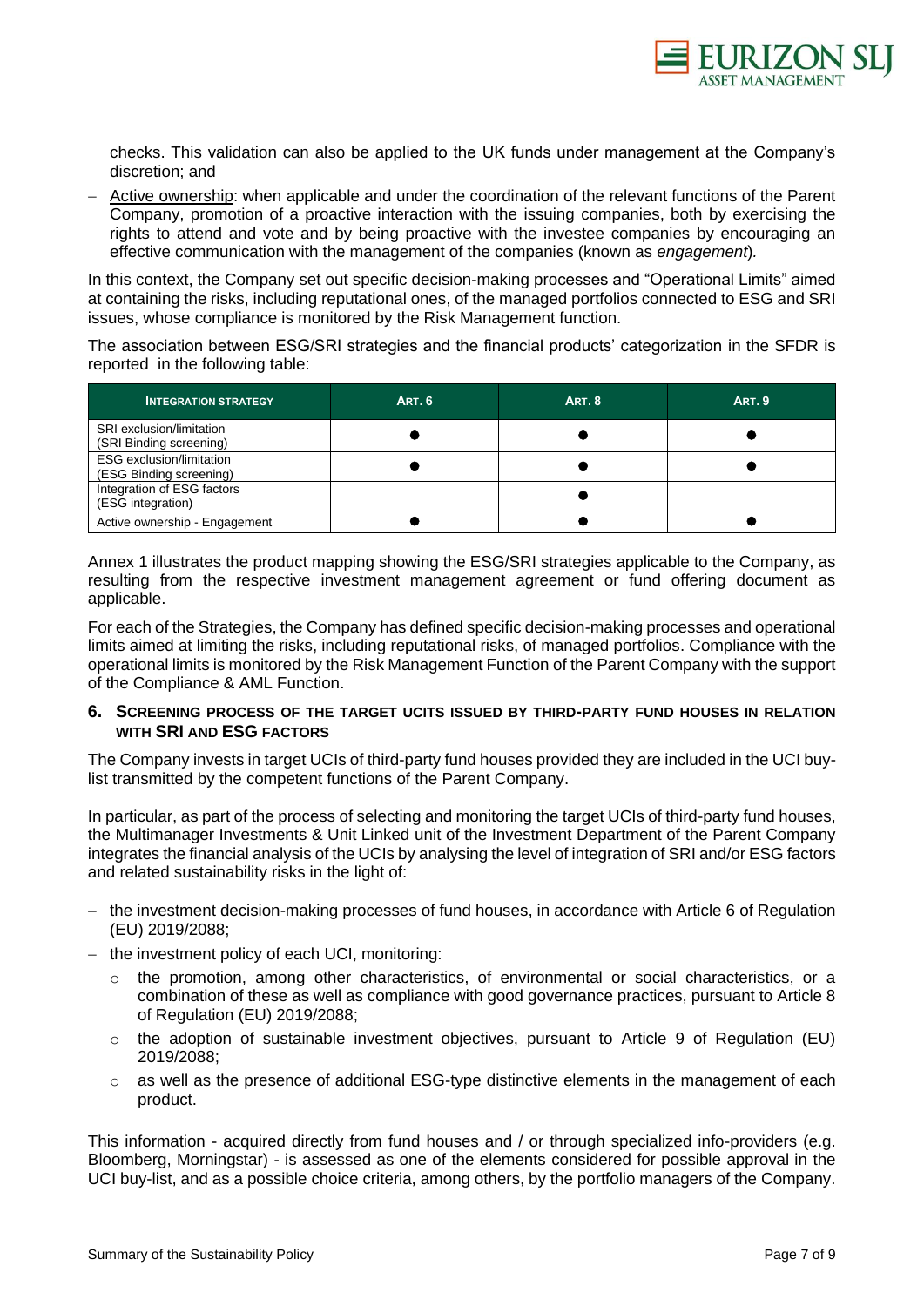

For segregated UK and EU mandate clients, the above-described screening process is disapplied in case of specific instruction from the client as part of the Discretionary Portfolio Management activity.

# <span id="page-7-0"></span>**7. INVESTMENTS IN GOVERNMENT ISSUERS BELONGING TO THE EUROPEAN UNION**

With regard to debt financial instruments, the Company believes that instruments issued or guaranteed by a European Union State, by its local authorities or by international public bodies composed of Member States of the European Union and the UK comply with ESG criteria. In fact, the Company recognizes the importance that the European Union attaches to sustainability in its financial policy framework, aimed at encouraging sustainable growth and oriented towards a longer-term time horizon.

In this context, the European Union considers ESG factors as an integral part of its economic development process. To this end, it promotes projects in the field:

- − environmental, for the development of a resource efficient growth strategy, aimed at combating climate change and environmental degradation, as well as transforming environmental problems into opportunities and making the transition fair and inclusive (so-called "green deal"); this includes initiatives aimed at transparency on the risks associated with ESG factors that may have an impact on the financial system (including the formulation of criteria for a common taxonomy on sustainability) and the mitigation of risks through adequate governance of financial and business intermediaries;
- social, for the financing of social projects aimed at addressing issues relating to respect for human rights (reducing inequalities and improving inclusiveness), the fight against corruption and the introduction of common standards in the field of labour law ( promoting the reduction of wage gaps, gender diversity and introducing forms of worker protection);

governance, aimed at improving the governance of public and private institutions, with specific reference to corporate governance structures, relations with employees and remuneration policies; in this regard, we recall - in particular - the initiatives aimed at strengthening the transparency of companies (so-called "non-financial reporting").

The efforts of the European supervisory authorities (so-called European Supervisory Authorities) for credit institutions, insurance companies and investment management companies are also positioned in this direction, favouring the development of the "Action plan to finance sustainable growth" and reduce the risks to financial stability.

In support of this assessment, the SRI Committee of the Parent Company monitors the evolution of the sustainability policies adopted by the European Union, verifying - at least every six months - that the ESG sustainability rating level assigned by the specialized information provider MSCI ESG Research "Remains of adequate quality".

# <span id="page-7-1"></span>**8. DELEGATION OF THE INVESTMENT MANAGEMENT ACTIVITY TO THIRD PARTY INVESTMENT MANAGERS**

In case the investment management activities of the Company's products are delegated to a third-party manager, the Company ensures, through its initial and ongoing due diligence process conducted by the Company's competent functions that such managers are compliant with the mandatory requirements in term of sustainable framework.

#### <span id="page-7-2"></span>**9. POLICY REVIEW AND ADVERTISING**

The Sustainability Policy of the Company is subject to annual review by the Compliance & Risk Officer function of the Company with the support of the *ESG & Strategic Activism* unit of the Parent Company, to assess the consistency of the methodologies adopted by the Company with the evolution of *best practices* developed at national and international level.

# <span id="page-7-3"></span>**10. REPORTING**

In accordance with the provisions of the current regulations, the Company provides its clients/investors and other *stakeholders* with a Summary of the Sustainability Policy, as well as any relevant amendment, if any, via its website.